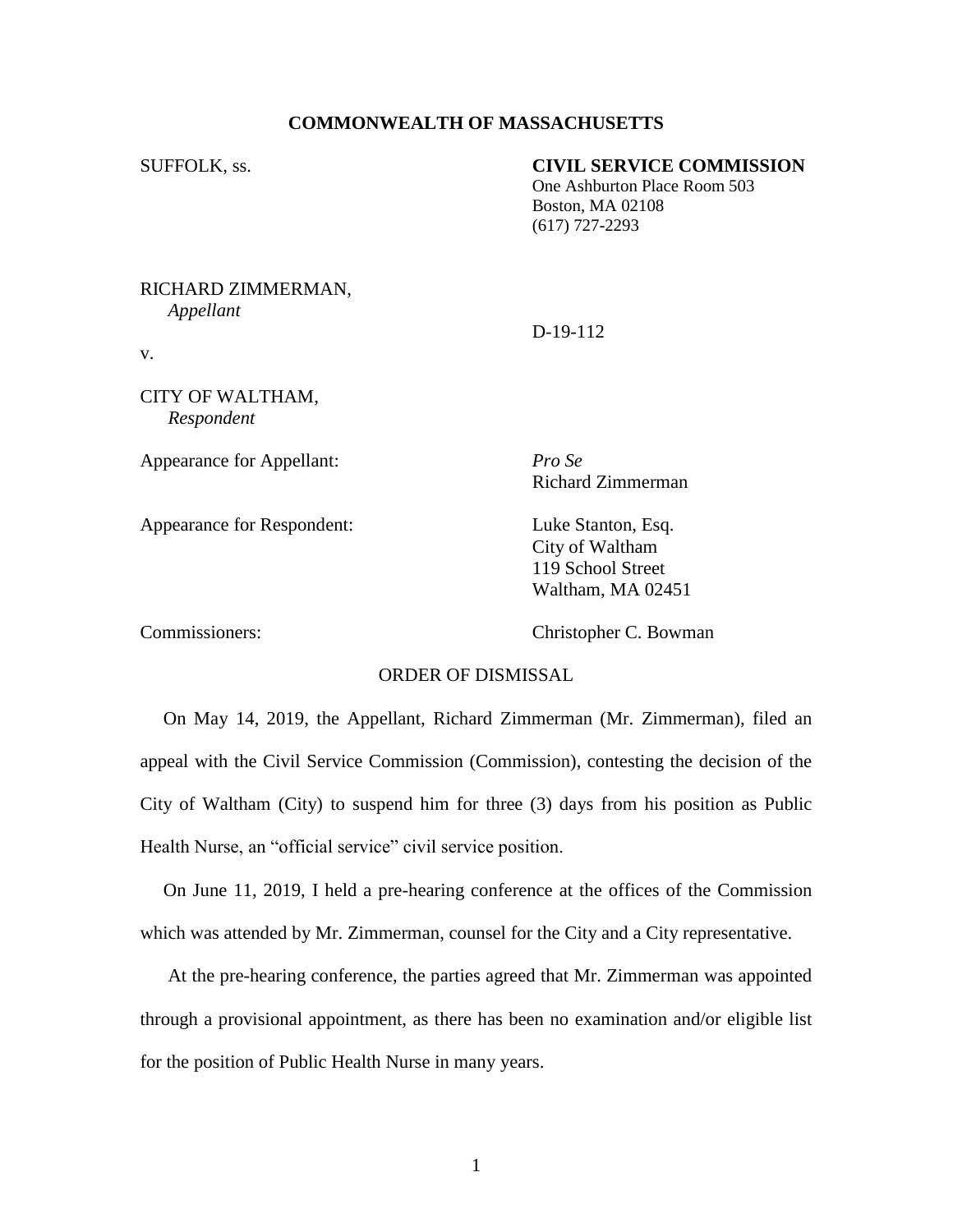*Analysis*

 G.L. c. 31, §§ 41-45 provide certain protections to permanent, tenured civil service employees, including the right to contest a suspension to the Commission. Mr. Zimmerman is not a permanent, tenured civil service employee. Rather, he is a provisional employee.

 Provisional employees do not enjoy the same protections that tenured civil service employees enjoy, including the right to appeal a disciplinary decision to the Commission (see Rose v. Executive Officer of Health and Human Services, 21 MCSR 23 (2008) (provisional employee had no right to appeal her termination to the Commission even though she had been treated as a tenured civil service employee throughout her almost 30 year career); see also Hampton v. Boston, Case No. D-05-430 (2006) (provisional employee had no right to appeal his 3-month suspension to the Commission)).

The limited protections afforded to provisional employees under the civil service law have also been confirmed by numerous judicial decisions. See Dallas v. Commissioner of Public Health & others. 1 Mass. App. Ct. 768, 771 (1974), referring to Sullivan v. Commissioner of Commerce and Dev. 351 Mass. 462, 465 (1966) (in the case of provisional employees, there is "no tenure, no right of hearing, no restriction of the power to discharge"). See also Raffery v. Comm'r of Pub. Welfare, 20 Mass.App.Ct. 718, 482 (1985) (terminated provisional employee has right to an informal hearing by the Appointing Authority, but no further right to appeal to the Civil Service Commission).

Based on a plain reading of the statute and the above-referenced Commission and court decisions, the Commission does not have jurisdiction to hear this appeal. For this reason, Mr. Zimmerman's appeal under Docket No. D-19-112 is *dismissed*.

2